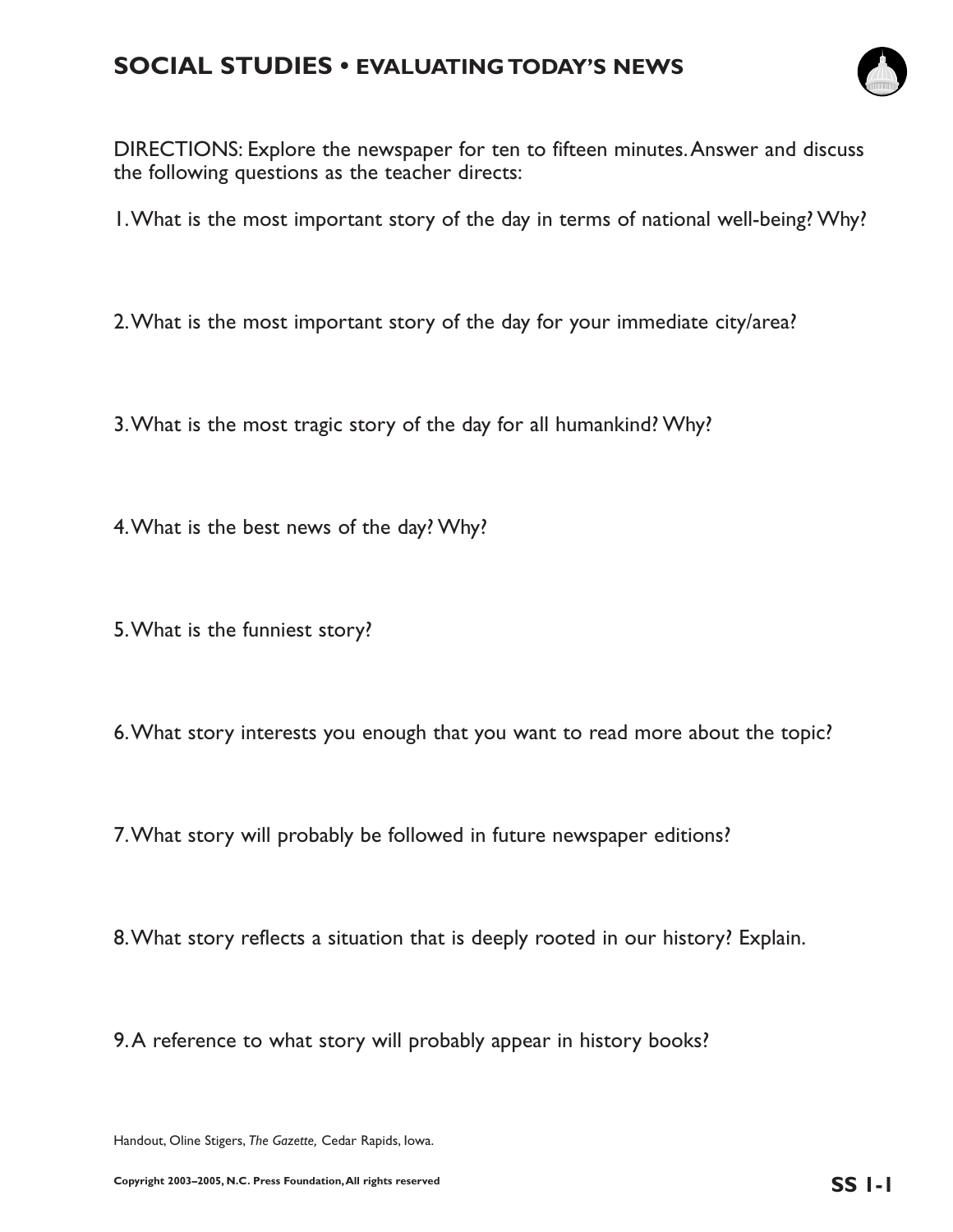

DIRECTIONS: Report on a current event answering the questions in the boxes below:



FOLLOW-UP:Talk about the news story with classmates who chose the same story. One from the group should report to the class and include all relevant comments about why the event is important and how it affects the group.The person reporting to the class should attribute comments by quoting the students who make them.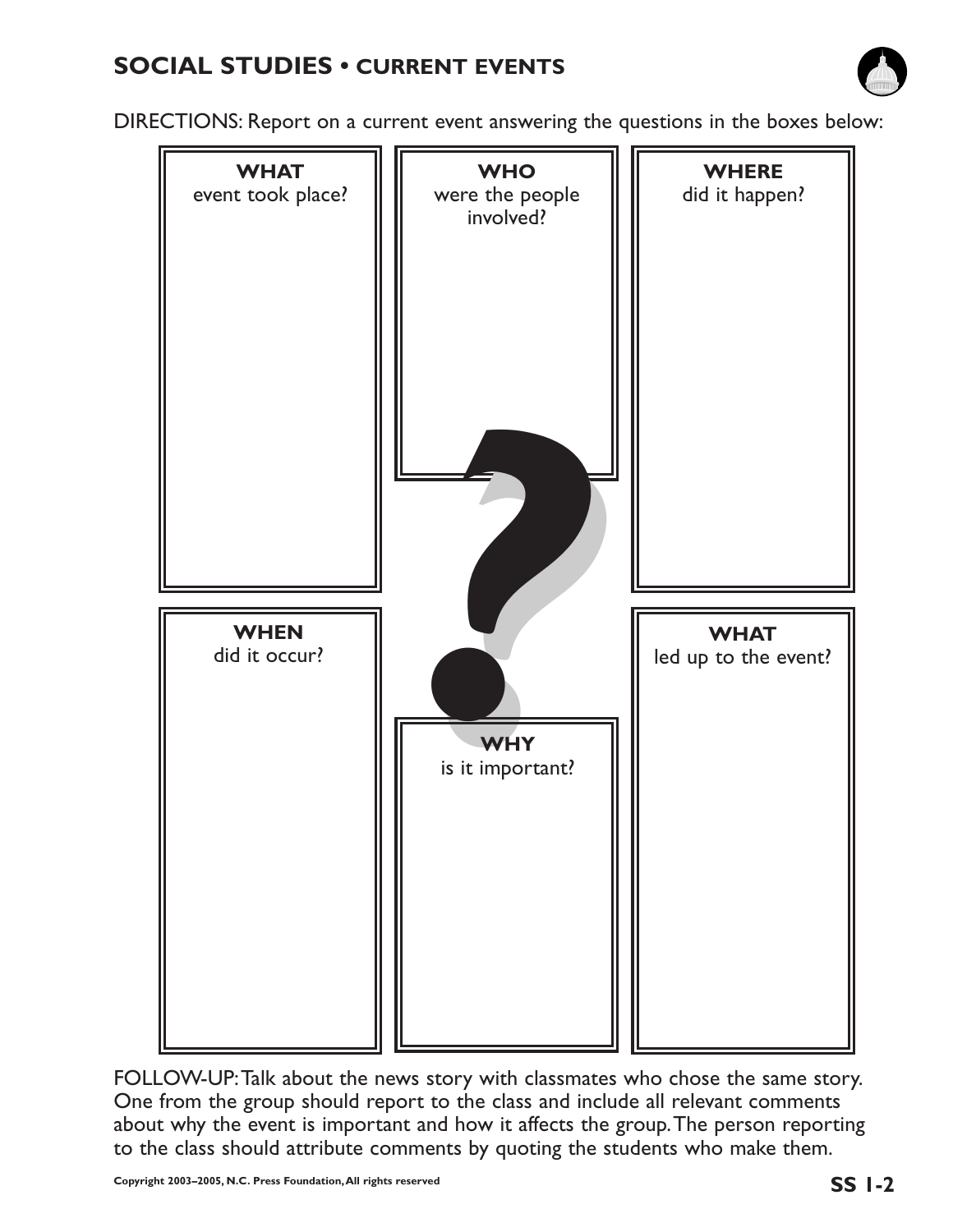

DIRECTIONS: Select a story or other item from the newspaper that presents a problem. It may be something simple and fun such as a comic strip or something more difficult such as an advice column, news story, letter to the editor or other opinion. Based on your reading, answer the following questions:

1.What is the problem?

2.What are the causes?

3.What are the effects?

4.What are the solutions?

5.What are the obstacles to the solutions?

- 6. What is the most likely outcome?
- 7. What is the preferred solution, in your opinion?

FOLLOW-UP: Over several weeks, collect stories about a problem and use the outline to summarize what you find out and your thoughts about the outcome.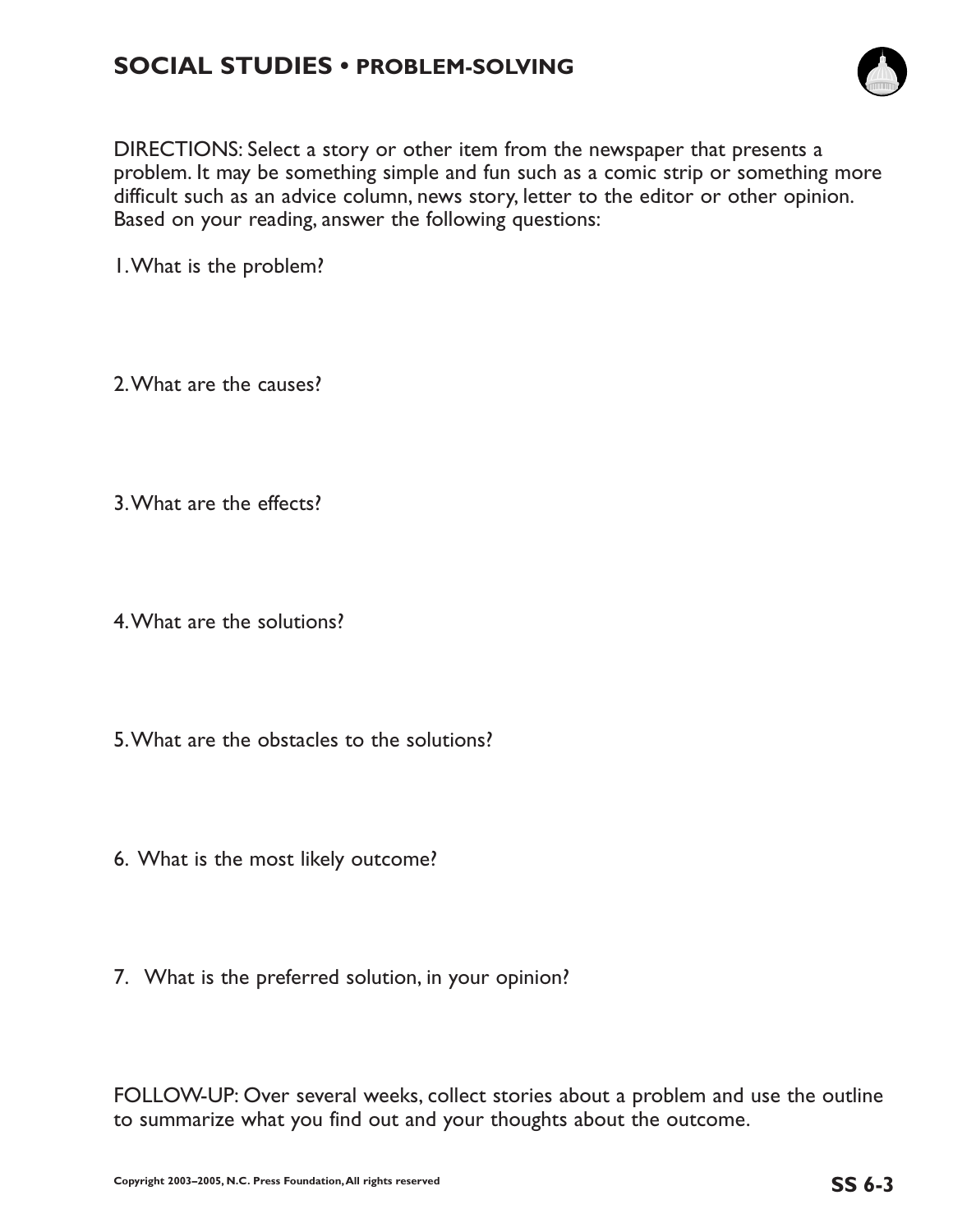

DIRECTIONS: Select one person from the newspaper to receive an award for good citizenship. Cut out the person's photo if one is published and place it in the blank portion of the medal. Fill in the information that explains your choice.



FOLLOW-UP: Post the medals on a bulletin board or wall with those chosen by other students. Read through the choices and find out who was chosen most often.Were men, women, old and young people, children of varying races and backgrounds chosen?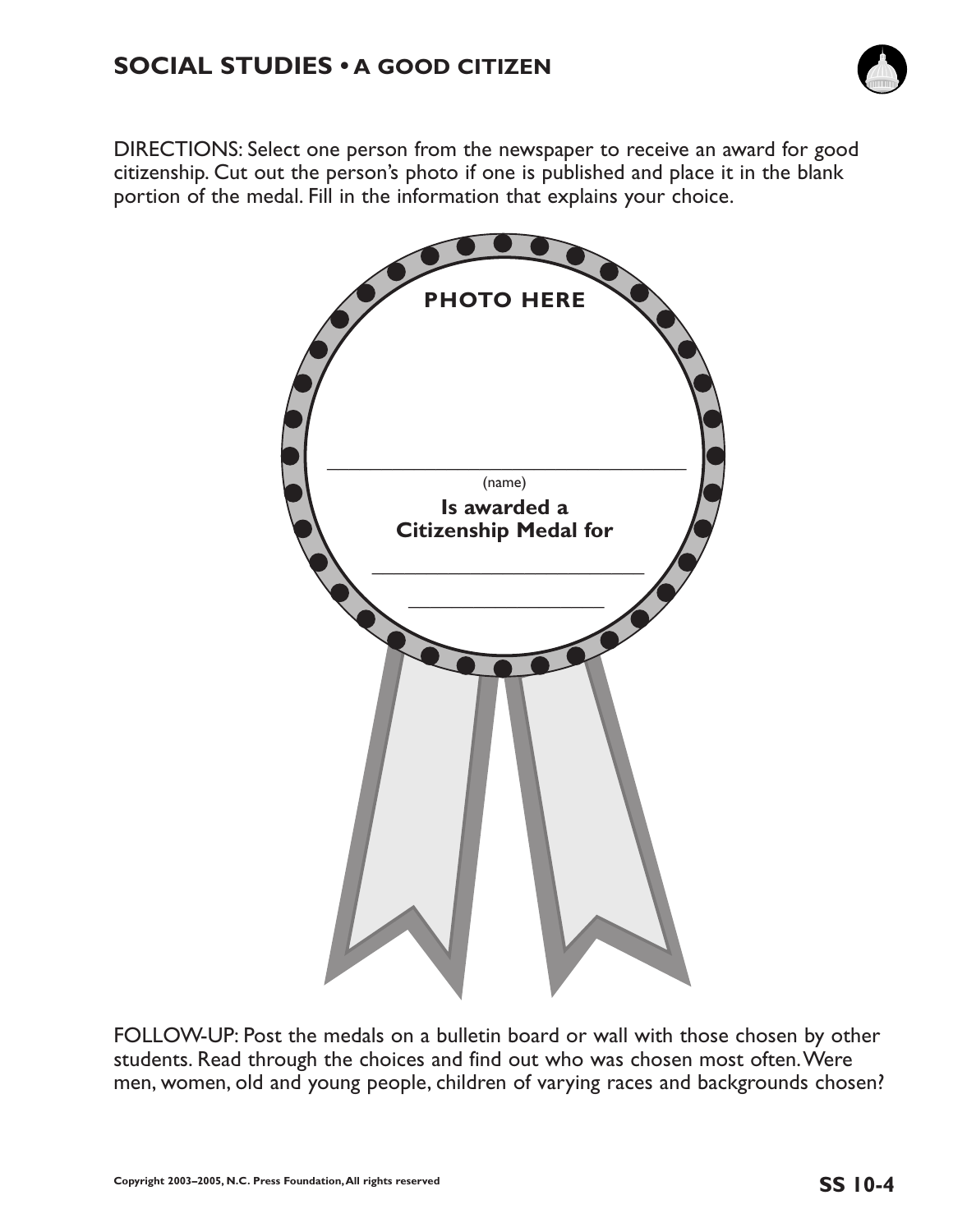# **SOCIAL STUDIES • PEOPLE SOLVING PROBLEMS**



DIRECTIONS:Write the name of the community you are studying in the center of the circle.Then list the community problems you read about in newspapers outside the lines. On the lines, write about people working to solve the problems and/or ideas that you discover through reading newspapers for solving each problem.



FOLLOW-UP:Write a paper about the community problems and solutions. Include a paragraph about each problem, the people and ideas to solve the problem.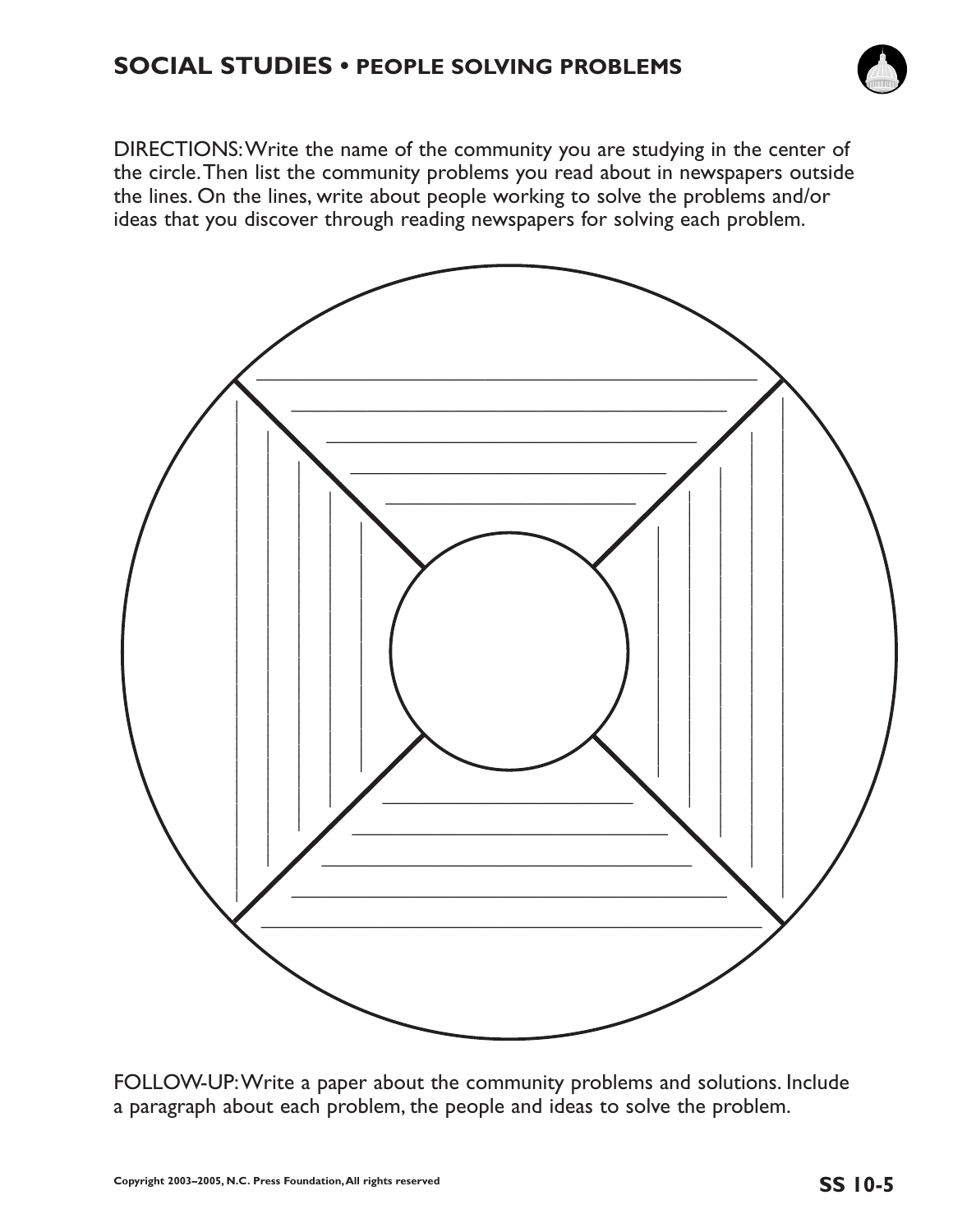# **SOCIAL STUDIES • FAMOUS PEOPLE**



DIRECTIONS: For a period of time, collect articles about famous people whose names appear in the newspaper.Then choose one person and use additional sources to find more information about him or her, if necessary. Record the person's name in the middle of the character map below. List actions the person took or statements he or she made in the four connecting circles. Explain why the person said what he/she did or acted as he/she did in the remaining spaces.



FOLLOW-UP: Use the same organizer to record conclusions you draw about the person.Assign four traits and explain why you chose them by listing their actions, statements and motivations in the outside spaces.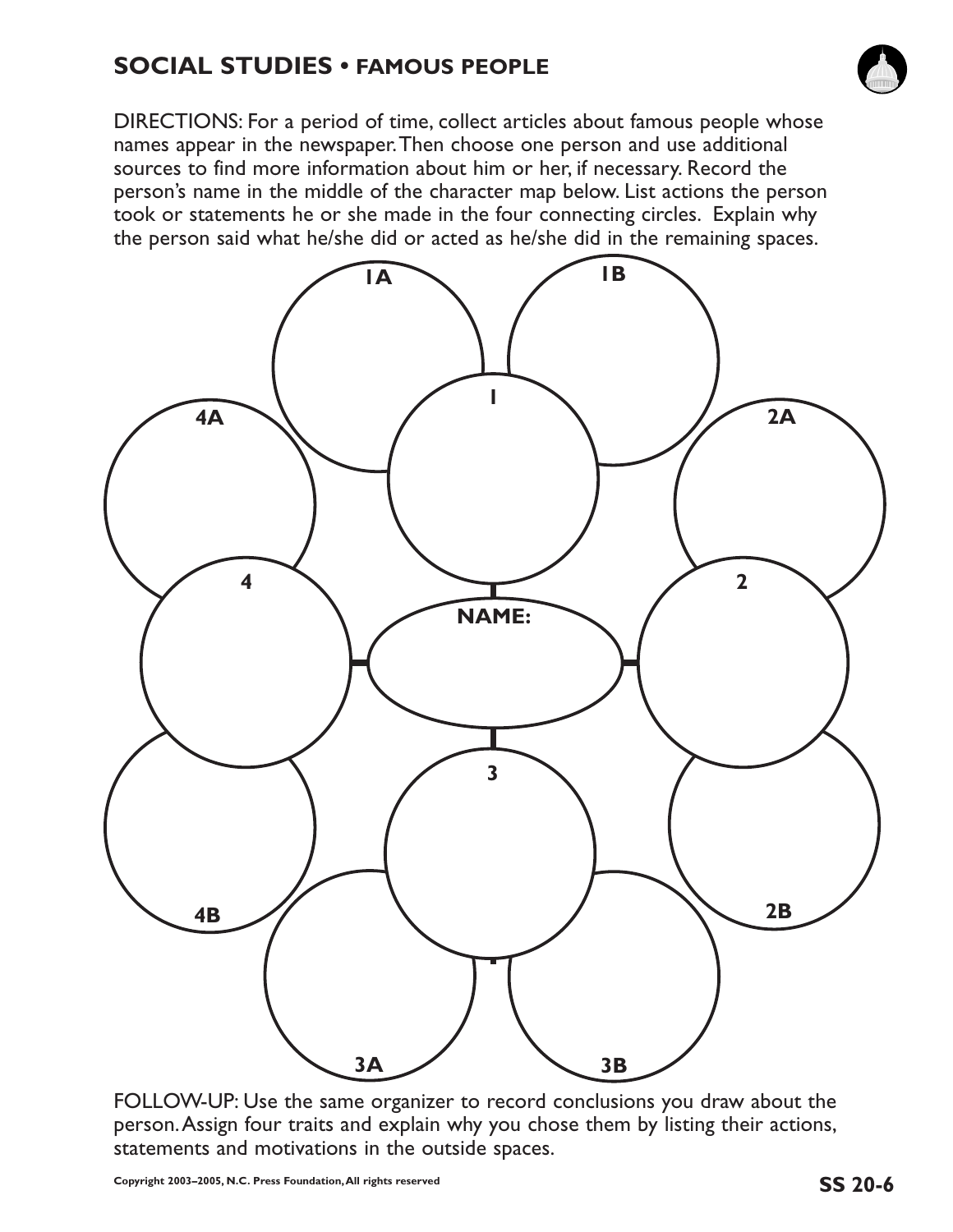

DIRECTIONS:Take ten minutes or more to read about a variety of people in the news. On the chart below, list each person's name, title and possible job duties and responsibilities. From what you read, can you tell that a person is effective in fulfilling his or her duties? If so, put a check beside the duties.



FOLLOW-UP: Do the stories refer to other duties and responsibilities the people have outside their jobs? in the home? in the government? as a citizen? other institutions?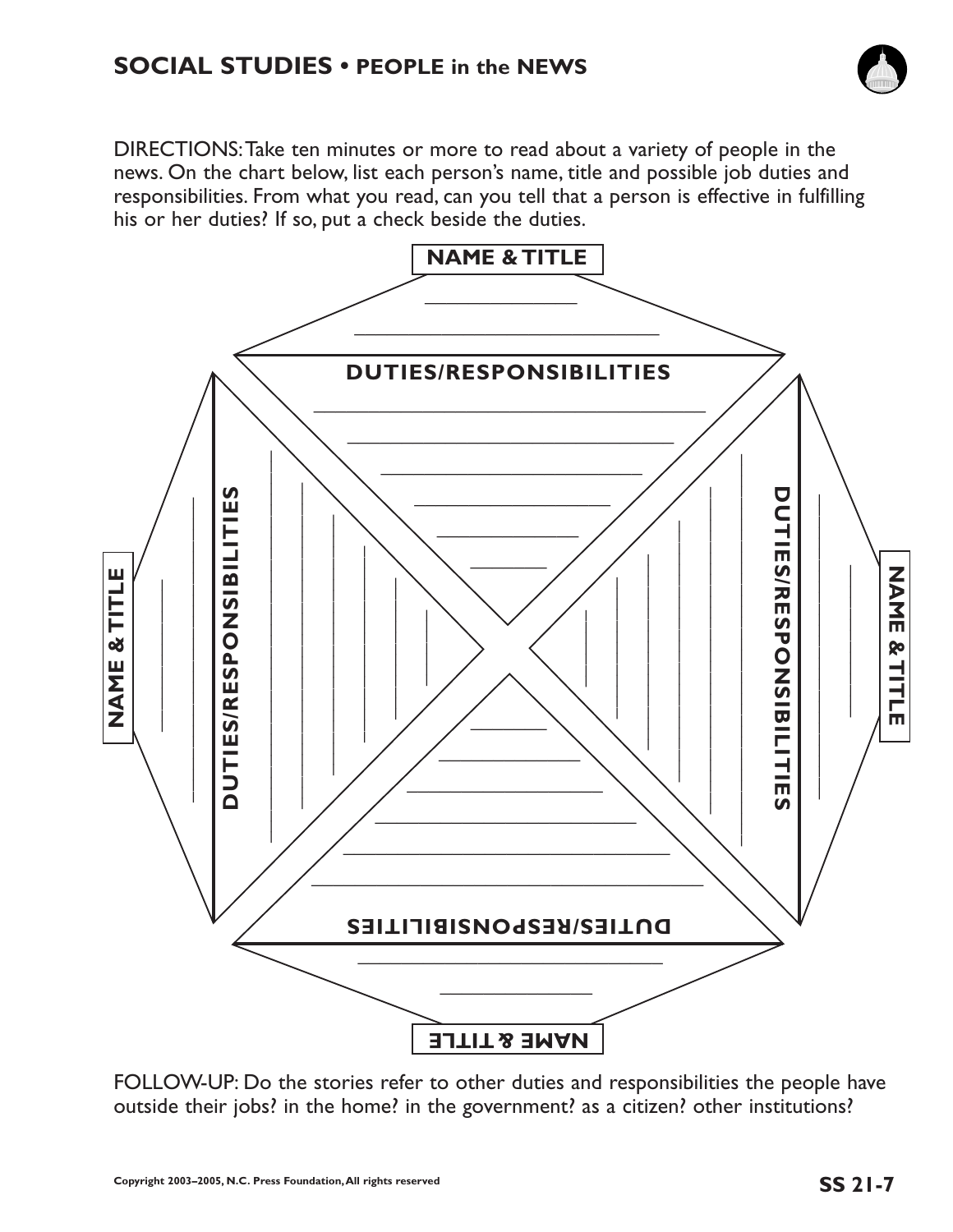## **SOCIAL STUDIES • MARKS of LEADERSHIP**



DIRECTIONS: Evaluate a leader or leaders who are described in newspaper stories. They may be local, state, regional, national or world leaders.When you see one of the following traits exhibited by a leader, write his or her name beside the description and the specific action or statement that demonstrates the quality.

| <b>QUALITY</b>                                    | <b>LEADER'S NAME</b>                                                                                                   | <b>SPECIFIC ACTION</b> |
|---------------------------------------------------|------------------------------------------------------------------------------------------------------------------------|------------------------|
| They serve others.                                | <u> 1989 - Johann Stoff, amerikansk politiker (d. 1989)</u>                                                            |                        |
| They develop leadership<br>in others.             | <u> 1989 - Andrea Branden, amerikansk politik (d. 1989)</u>                                                            |                        |
| They listen to others and<br>communicate well.    | <u> 2000 - Andrea Andrew Maria (h. 1888).</u>                                                                          |                        |
| They are good planners and<br>decision makers.    | <u> 1989 - Johann John Stone, mars et al. 1989 - Anna ann an t-Anna ann an t-Anna ann an t-Anna ann an t-Anna ann </u> |                        |
| $\sqrt{\ }$ They inspire others.                  | <u> 2000 - Jan James James James James James James James James James James James James James James James James J</u>   |                        |
| They learn and grow.                              | <u> 1989 - Jan Samuel Barbara, poeta estable</u>                                                                       |                        |
|                                                   |                                                                                                                        |                        |
| They have integrity                               | <u> 2000 - Andrea Andrew Maria (h. 1888).</u>                                                                          |                        |
| $\blacktriangleright$ They accept responsibility. |                                                                                                                        |                        |
| $\sqrt{\ }$ They take risks.                      | <u> 1999 - Jan James James Barbara, politik eta politikaria (h. 1908).</u>                                             |                        |
|                                                   |                                                                                                                        |                        |
| They are good followers.                          | <u> 1989 - Andrea Stadt, fransk politik (d. 1989)</u>                                                                  |                        |

FOLLOW-UP:Are there other ways to describe a leader? Add to the above list. Do you consider some qualities more important than others? Which would you most like to develop in yourself?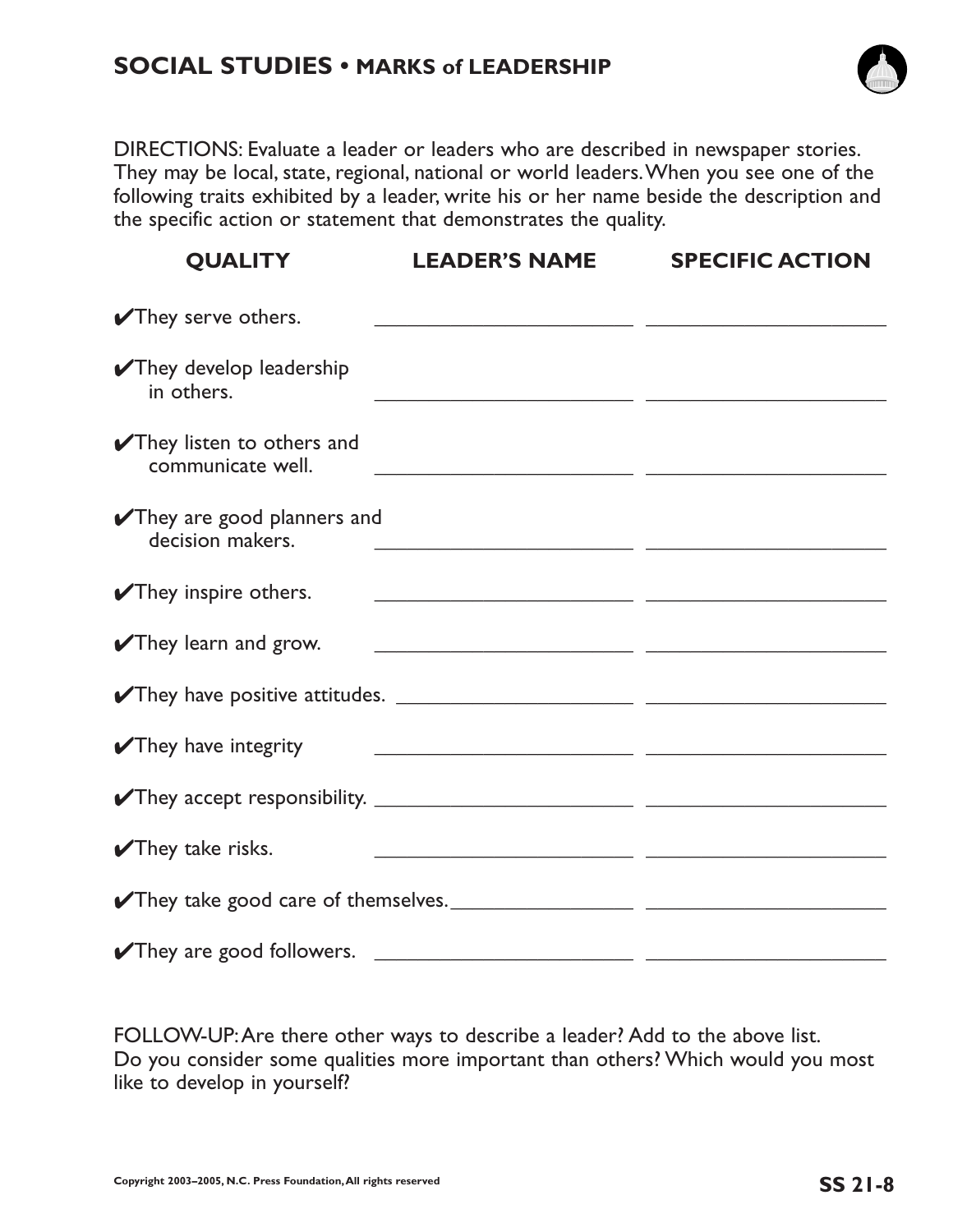

# **SOCIAL STUDIES •WHERE NEWS HAPPENS**

DIRECTIONS: Locate newspaper information about places where news stories originate. Information may range from weather to names of leaders and forms of government. Select four categories and list them in the small rectangles at the top of the chart. In the large rectangles, name places in the news and comment on the category. For example, if your first category is "Weather," the first rectangle under weather might read:"Afghanistan: dry, windy and cold."

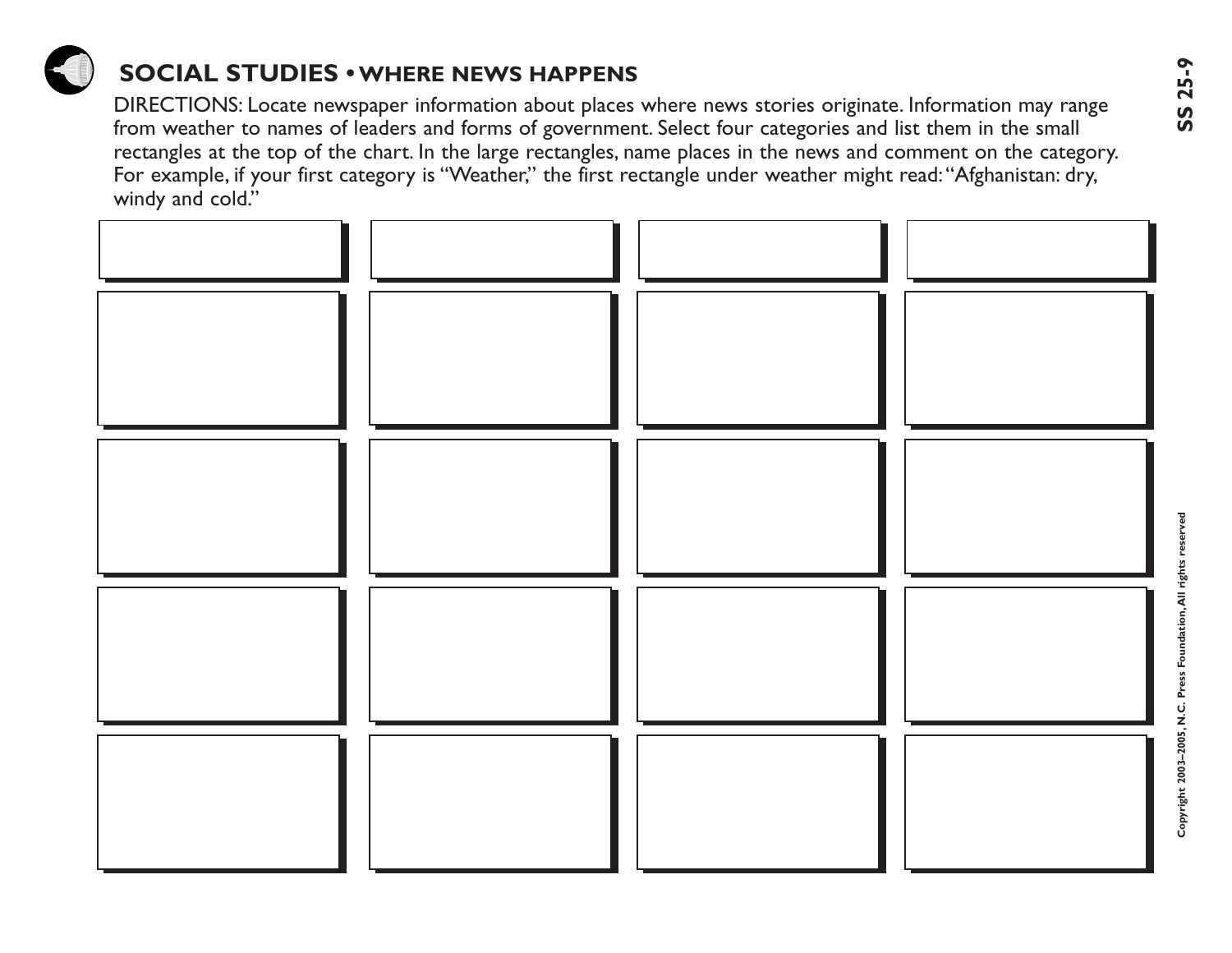#### **SOCIAL STUDIES • LOCAL, STATE, NATIONAL or WORLD, Part One**

DIRECTIONS: Choose three categories: Local, state, regional, national and/or world. Write one choice above or below each circle. Show how stories overlap in their impact and significance by filling in events from the newspaper that belong in individual circles and others that belong in more than one category.



FOLLOW-UP:Think of three categories that apply to newspaper content and use the circles to show the overlap or lack of overlap. For example, compare three people or show how one story applies to school subjects (health, science, social studies, language arts, etc.)

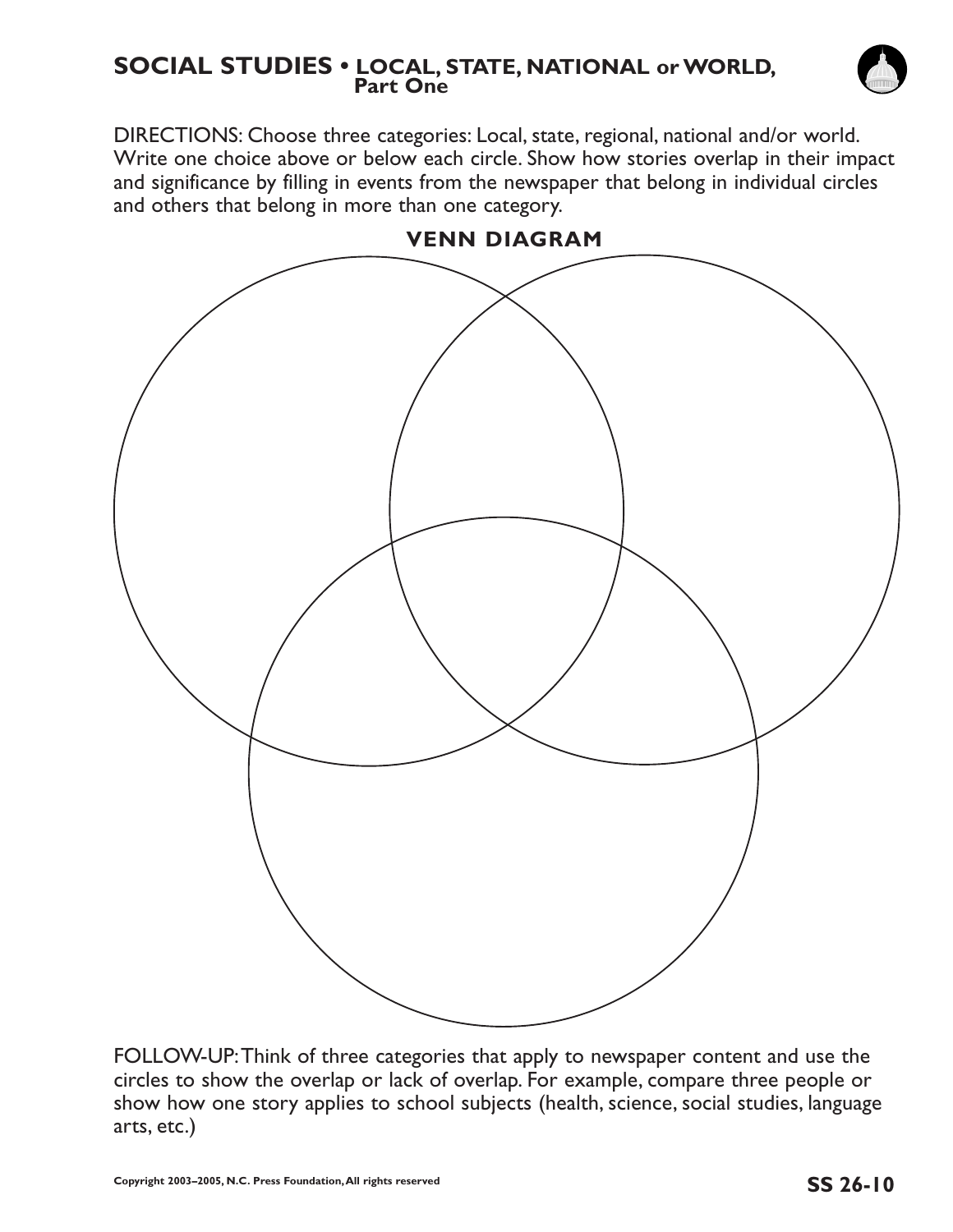#### **SOCIAL STUDIES • LOCAL, STATE, REGIONAL, NATIONAL or WORLD**



DIRECTIONS: Find examples of news articles with local (L), state (S), regional (R), national (N) or world (W) interest. Fill in the chart below, checking off the most appropriate areas of interest. Often, more than one category is acceptable.

| <b>Headline</b> | Page Number $\vert L \vert s \vert$ |     |        | $\overline{\mathbf{R}}$ | N | W |
|-----------------|-------------------------------------|-----|--------|-------------------------|---|---|
|                 |                                     |     |        | $\Box$                  |   |   |
|                 |                                     | - 1 | $\Box$ | $\Box$                  |   |   |
|                 |                                     |     | n l    | $\Box$                  |   |   |
|                 |                                     |     |        | $\Box$                  |   |   |
|                 |                                     |     | - 1    | $\vert \ \ \vert$       |   |   |
|                 |                                     |     |        | $\Box$                  |   |   |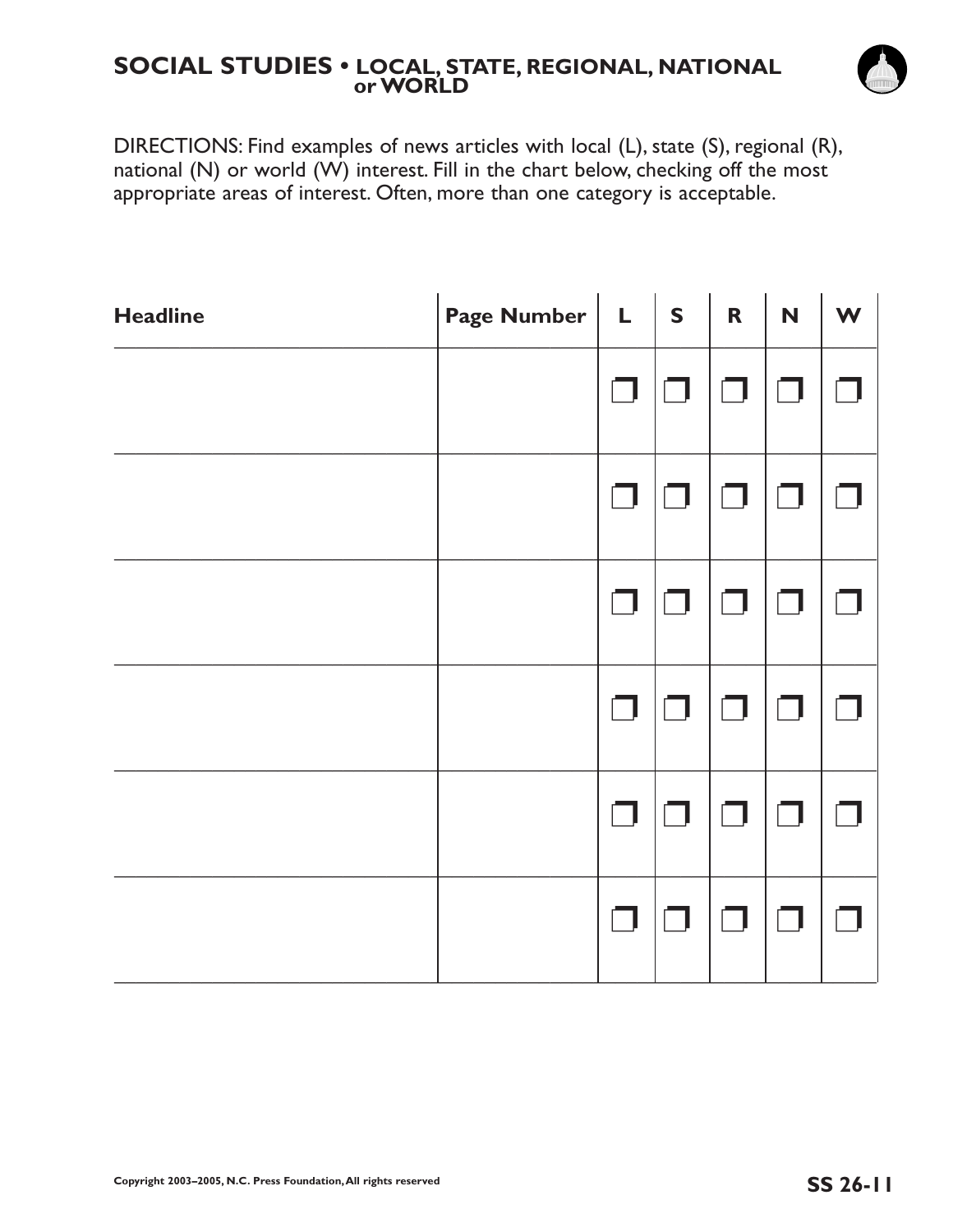# **SOCIAL STUDIES • COMPARING LOCATIONS**



DIRECTIONS: Use the chart below to record information over a period of time. In the first columns, list your state and three other states of your choice. In the next four columns, select categories such as climate, famous people, sports, industry, historic landmarks, etc. In the blanks, record information from the newspaper about each individual state.You may want to refer to online newspapers published in other states.

| State,<br>Nation, |                                    |
|-------------------|------------------------------------|
|                   | Select categories and record below |
| City or<br>Town   |                                    |

FOLLOW-UP: Use the information to explain how and why your state is different from other states.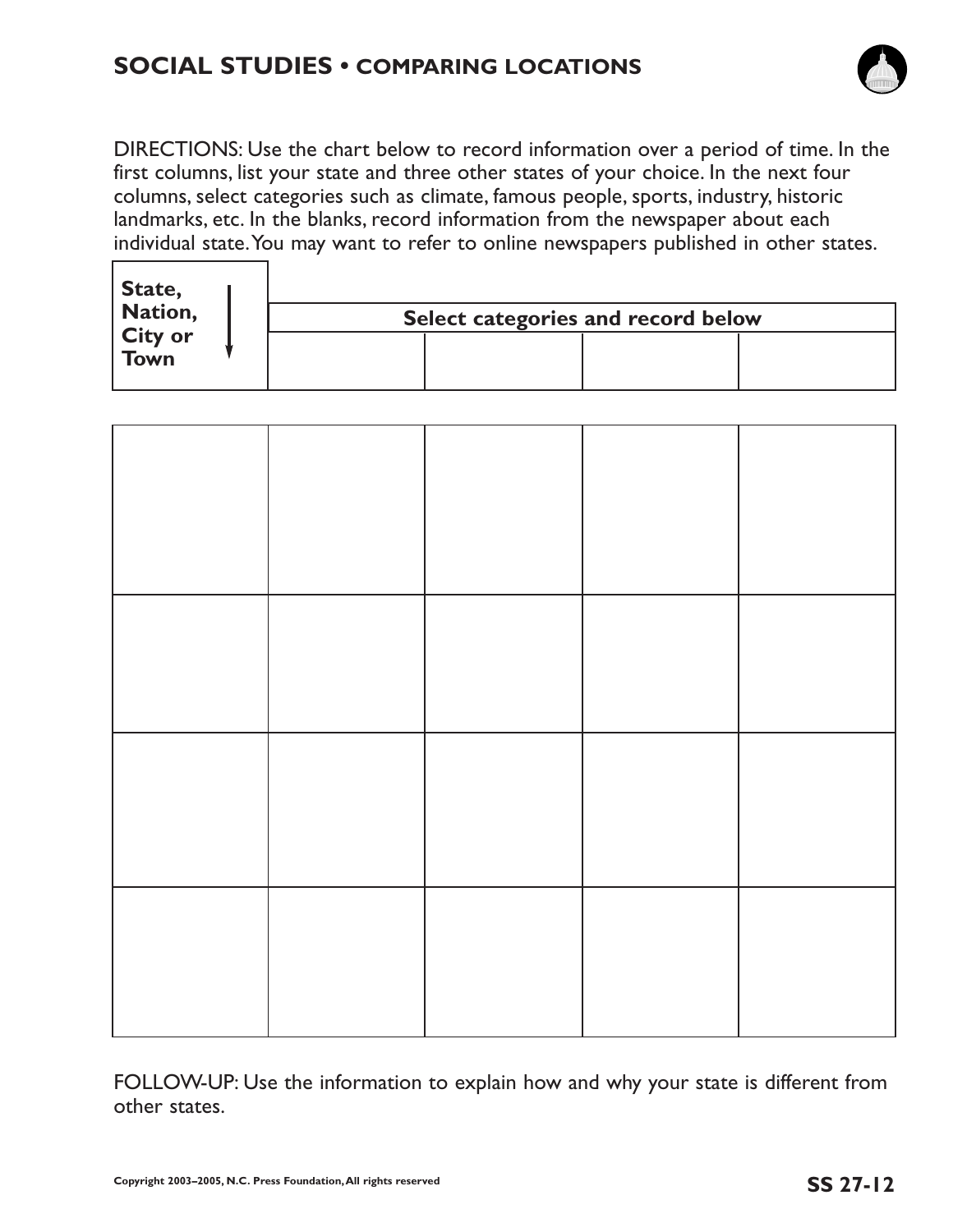# **SOCIAL STUDIES • MAP SKILLS: Charting Weather**

DIRECTIONS: Choose a city or area of North America or another region you are studying. Use the newspaper to record the high and low temperatures over a period of several weeks, and discuss the possible effects of the weather conditions on daily life. Compare those details and conclusions with information about your local community.

| DAY I         | DAY <sub>2</sub> | DAY 3         | DAY 4         | DAY <sub>5</sub> | DAY 6         | DAY <sub>7</sub> |
|---------------|------------------|---------------|---------------|------------------|---------------|------------------|
|               |                  |               |               |                  |               |                  |
|               |                  |               |               |                  |               |                  |
| DAY 8         | DAY 9            | DAY 10        | <b>DAY II</b> | <b>DAY 12</b>    | <b>DAY 13</b> | <b>DAY 14</b>    |
|               |                  |               |               |                  |               |                  |
|               |                  |               |               |                  |               |                  |
| <b>DAY 15</b> | DAY16            | <b>DAY 17</b> | DAY18         | DAY19            | <b>DAY20</b>  | <b>DAY 21</b>    |
|               |                  |               |               |                  |               |                  |
|               |                  |               |               |                  |               |                  |







WEATHER CHART FOR: \_\_\_\_\_\_\_\_\_\_\_\_\_\_\_\_\_\_\_\_\_\_\_\_\_\_\_\_\_\_\_\_\_\_\_\_\_\_\_\_\_\_\_\_(area)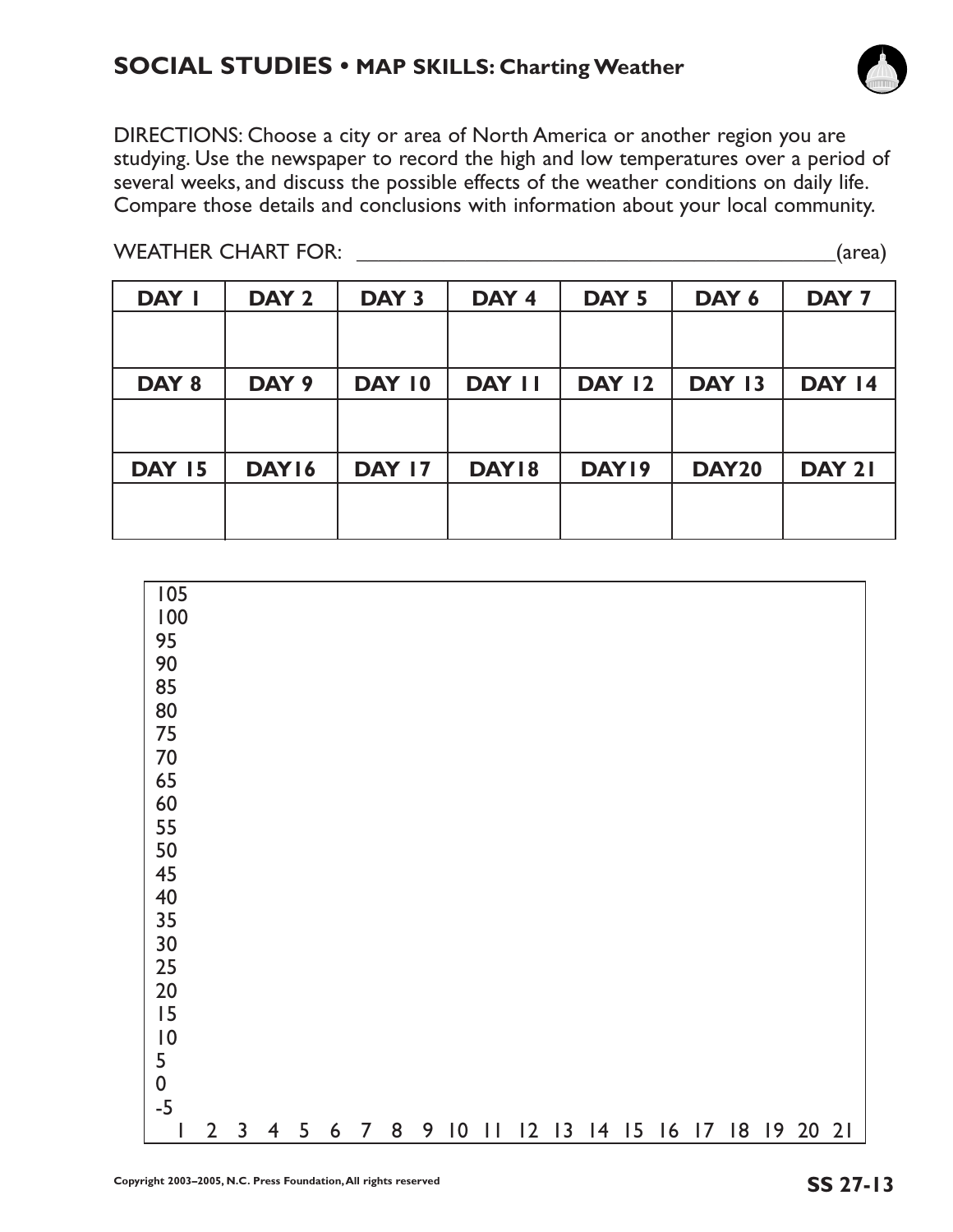

DIRECTIONS: Find articles dealing with natural resources. Categorize the resources discussed in the articles using the chart below. Consumed (CM), Conserved (CV), Polluted (P), Destroyed (D) or Renewed (R).

| <b>Headline</b> | Page Number CM CV P D R |  |                                                                                  |  |
|-----------------|-------------------------|--|----------------------------------------------------------------------------------|--|
|                 |                         |  | $\begin{array}{ccc} \square & \square & \square & \square & \square \end{array}$ |  |
|                 |                         |  | $\begin{array}{ccc} \square & \square & \square & \square & \square \end{array}$ |  |
|                 |                         |  | 00000                                                                            |  |
|                 |                         |  |                                                                                  |  |

FOLLOW-UP: How does the use of natural resources affect you?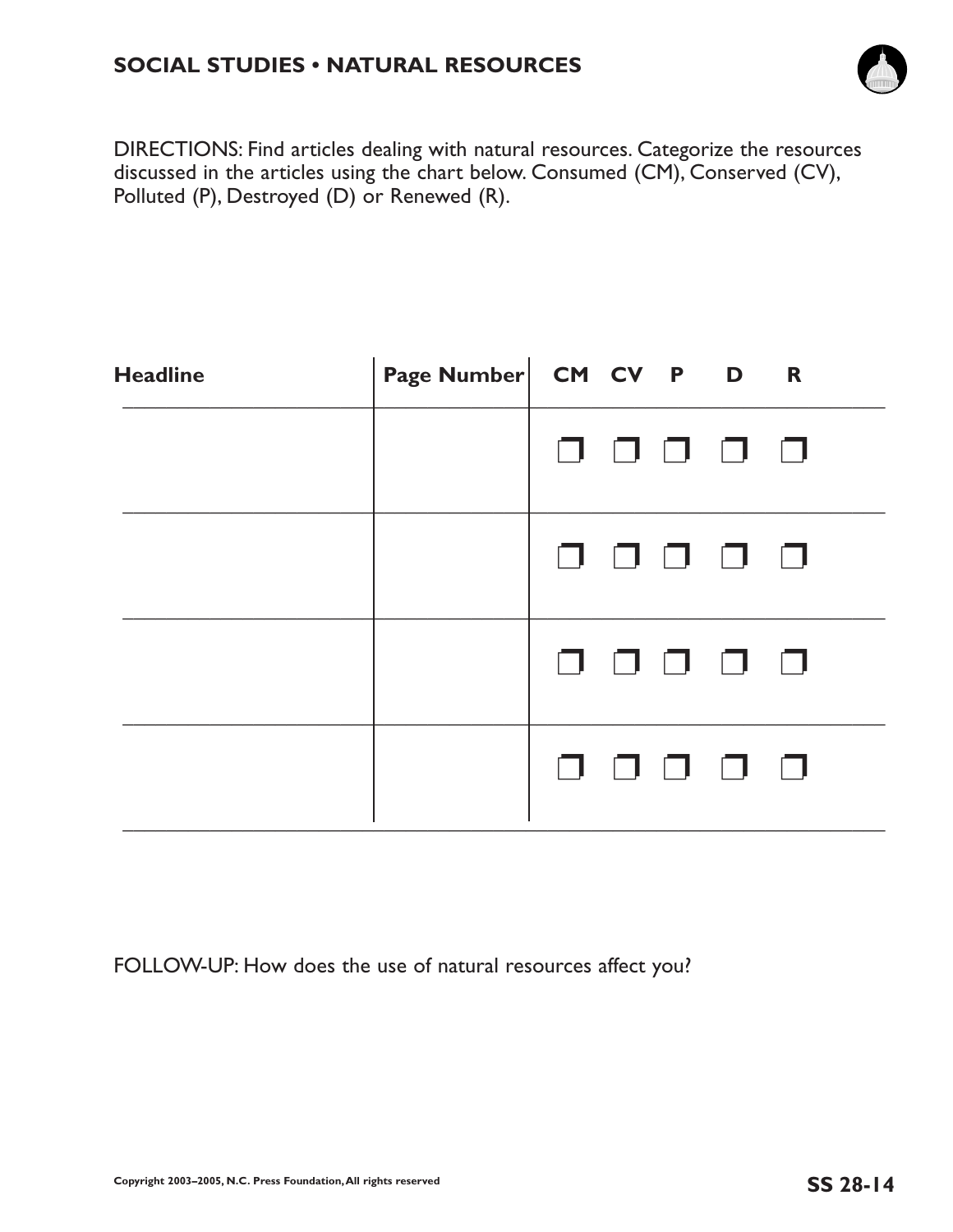

# **SOCIAL STUDIES • WHAT MAKES NEWS**<br>
SOCIAL STUDIES • WHAT MAKES NEWS<br>
S



FOLLOW-UP: Choose events reported in history textbooks instead of headlines and indicate which criteria explain why they are in the textbooks.Are the criteria effective in deciding what events appear in history books?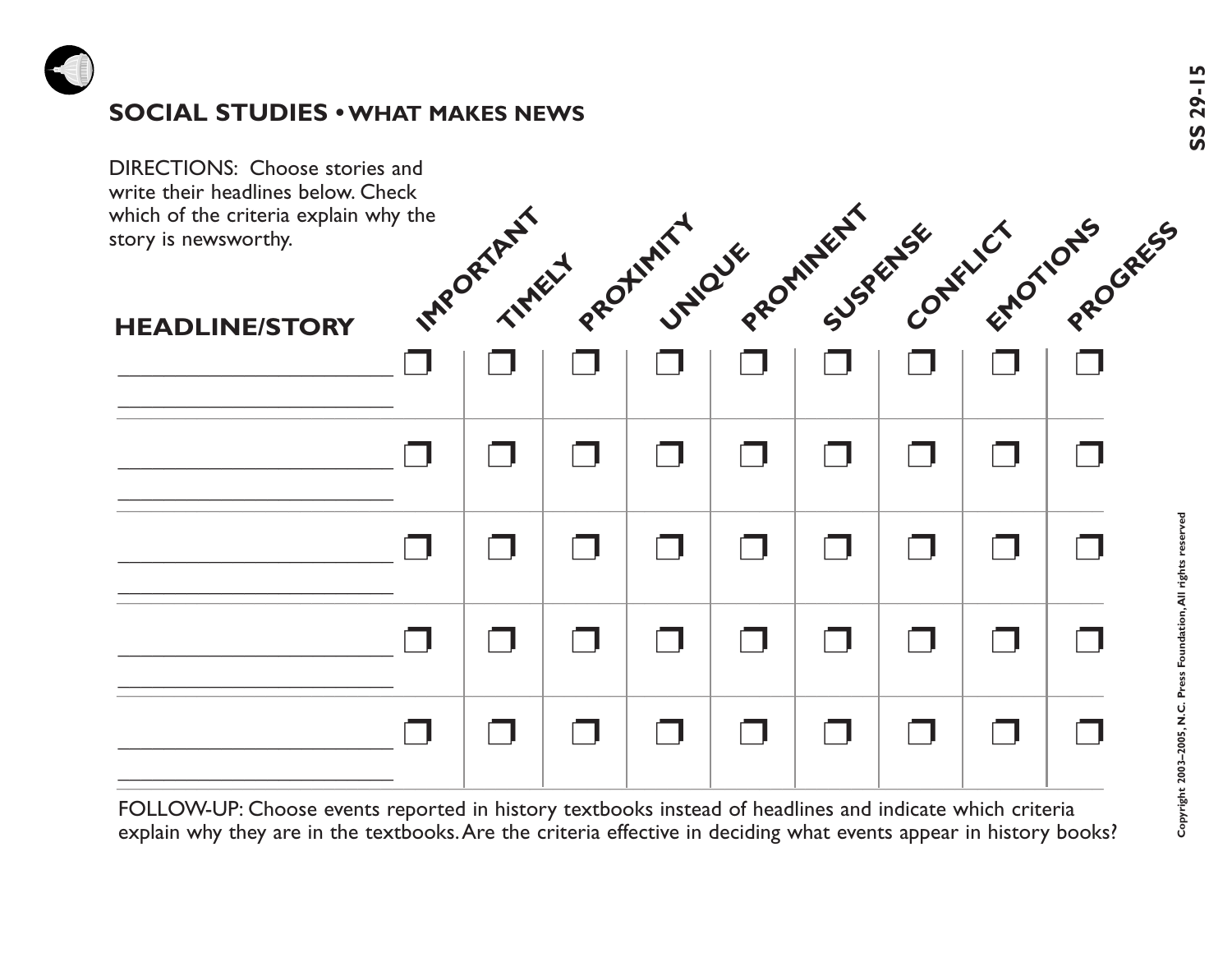# **SOCIAL STUDIES • CHRONOLOGICAL ORDER**



DIRECTIONS: Select a news article (or series) in which several events occur. Read the entire story to determine the exact chronology of the events. Use the chart below to show the correct sequence of events.